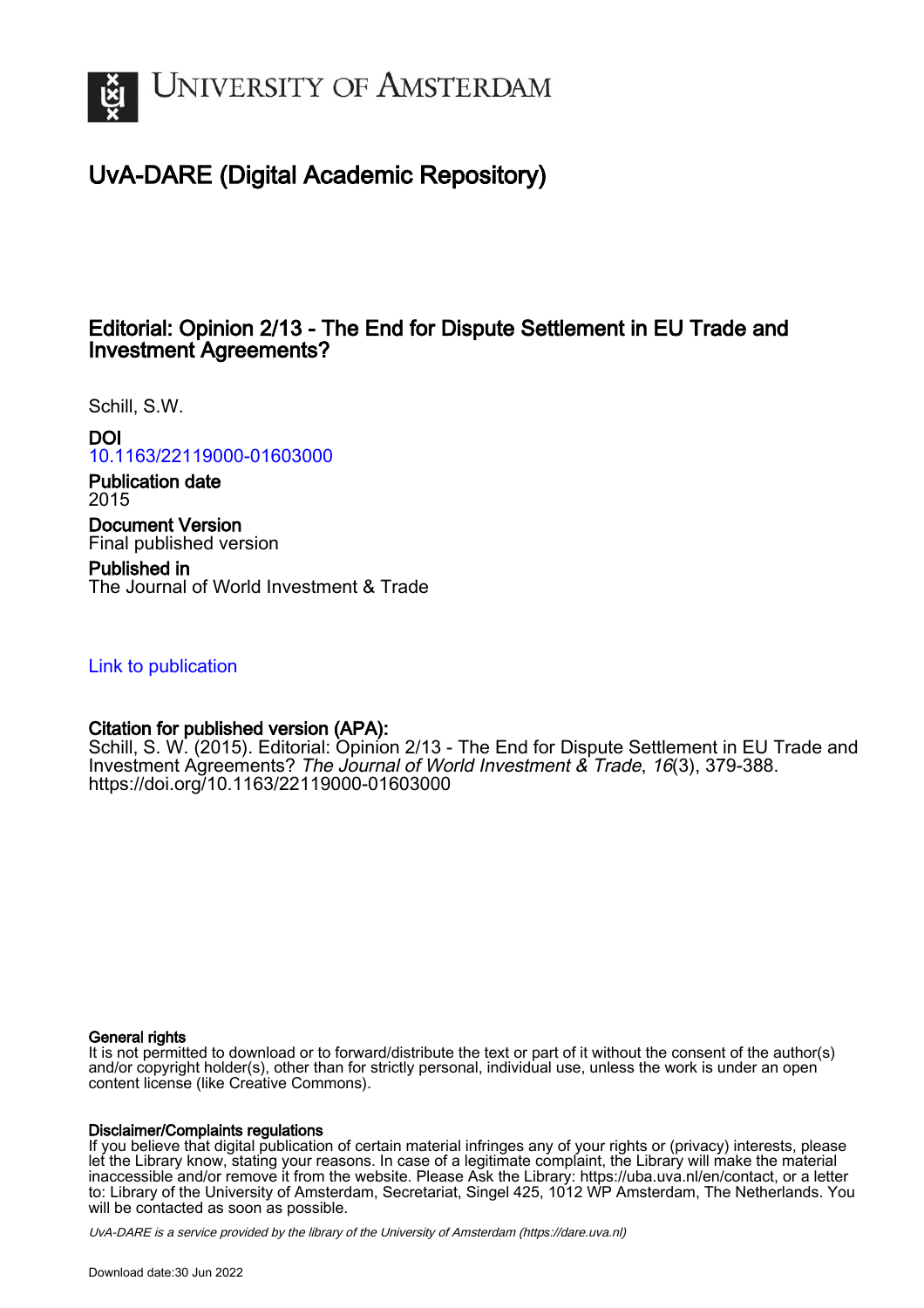



16 (2015) 379-388

brill.com/jwit The Journal of World Investment & Trade mics + Po

# **Editorial: Opinion 2/13 – The End for Dispute Settlement in EU Trade and Investment Agreements?**

Late last year, the Court of Justice of the European Union (CJEU) handed down its much-awaited Opinion  $2/13$ .<sup>1</sup> In it, the Court held that the EU's accession to the European Convention on Human Rights (ECHR) pursuant to the so-called Draft Accession Agreement was contrary to EU constitutional law, in particular its principles of primacy and autonomy. The decision has generated intense discussion in EU law and human rights circles, where it was mostly criticized as building up Luxembourg into an excessively armored constitutional fortress.2 International economic lawyers, by contrast, have been strikingly absent from the debate.

Yet, Opinion  $2/13$  is not specific to human rights adjudication. On the contrary, the CJEU's rejection of EU accession as foreseen by the Draft Accession Agreement is based on generic concerns about the relationship between EU law and international law and between the CJEU and other international courts and tribunals.<sup>3</sup> This makes Opinion  $2/13$  a focal point also for

<sup>1</sup> CJEU, Opinion 2/13, *Accession of the European Union to the European Convention for the Protection of Human Rights and Fundamental Freedoms* (18 December 2014) <[http://eur-lex.europa.eu/](http://eur-lex.europa.eu/legal-content/EN/TXT/HTML/?uri=CELEX:62013CV0002&rid=1) [legal-content/EN/TXT/HTML/?uri=CELEX:62013CV0002&rid=1>](http://eur-lex.europa.eu/legal-content/EN/TXT/HTML/?uri=CELEX:62013CV0002&rid=1) accessed 1 April 2015.

<sup>2</sup> For discussion of Opinion 2/13 see, inter alia, the contributions to the online symposium of the *Verfassungsblog* at [<http://www.verfassungsblog.de/category/schwerpunkte/die-eu-als](http://www.verfassungsblog.de/category/schwerpunkte/die-eu-als-mitglied-der-menschenrechts-konvention/) [-mitglied-der-menschenrechts-konvention/>](http://www.verfassungsblog.de/category/schwerpunkte/die-eu-als-mitglied-der-menschenrechts-konvention/) accessed 1 April 2015; Stian Øby Johansen, 'The Reinterpretation of TFEU Article 344 in Opinion 2/13 and Its Potential Consequences' (2015) 16 German Law Journal 169; Adam Lazowski and Ramses A Wessel, 'When Caveats Turn into Locks: Opinion 2/13 on Accession of the European Union to the ECHR' (2015) 16 German Law Journal 179; Steve Peers, 'The EU's Accession to the ECHR: The Dream Becomes a Nightmare' (2015) 16 German Law Journal 213. For a more sympathetic reading of the Opinion see Daniel Halberstam, "It's the Autonomy, Stupid!" A Modest Defense of Opinion 2/13 on EU Accession to the ECHR, and the Way Forward' (2015) 16 German Law Journal 105; Christoph Krenn, 'Autonomy and Effectiveness as Common Concerns: A Path to ECHR Accession After Opinion 2/13' (2015) 16 German Law Journal 147.

<sup>3</sup> Cf the contributions in Marise Cremona and Anne Thies (eds), *The European Court of Justice and External Relations Law: Constitutional Challenges* (Hart Publishing 2014).

 $©$  SCHILL, 2015 | DOI 10.1163/22119000-01603000

This is an open access article distributed under the terms of the Creative Commons Attribution-NonCommercial 3.0 Unported (CC-BY-NC 3.0) License,<http://creativecommons.org/licenses/by-nc/3.0/>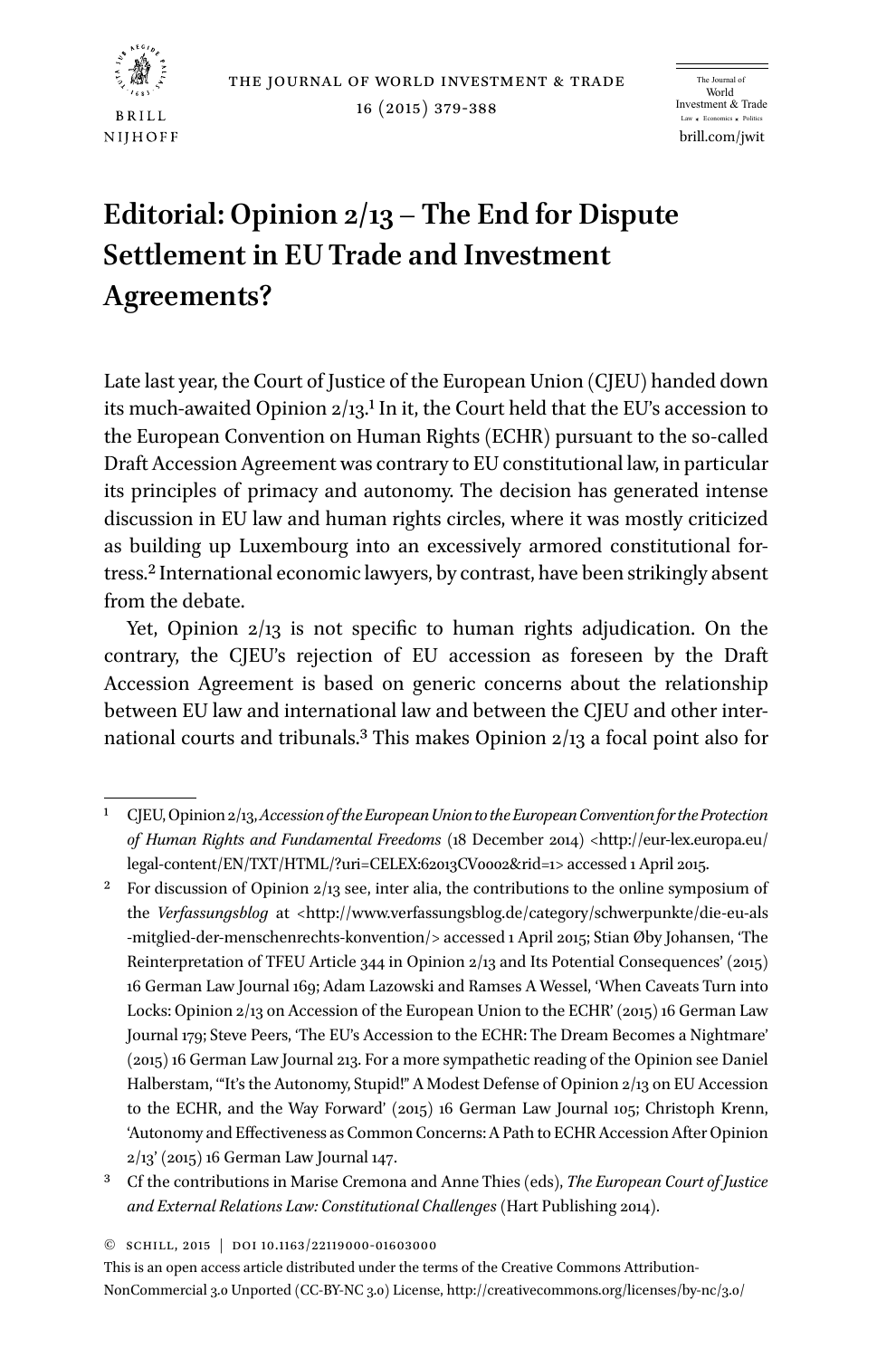discussions about the limits of international dispute settlement in the EU's future trade and investment agreements, such as those being negotiated with Canada, Singapore, and the United States. Opinion 2/13 should thus also be of interest to anybody dealing with the integration of the EU in international economic governance.

#### **Constitutional Limits to EU Accession to the ECHR**

Opinion 2/13 voices a number of concerns regarding EU accession to the ECHR. All of them involve challenges to EU constitutional law and to the role of the CJEU as the EU's constitutional court.4

First, the CJEU stressed that submission to international dispute settlement must not undermine the primacy and autonomy of EU law and the exclusive competence of the CJEU to 'ensure that in the interpretation and application of the Treaties the law is observed.'5 The principle of autonomy requires that an international court, such as the European Court of Human Rights (ECtHR) 'must not have the effect of binding the EU and its institutions … to a particular interpretation of the rules of EU law.'6 EU accession, however, would have given the ECtHR the power to review the CJEU's findings on the extent to which a Member State was bound by the EU's own human rights guarantees under the Charter of Fundamental Rights of the European Union (CFR) or could invoke the ECHR to avoid compliance with EU law under Article 53 CFR, which reads:

Nothing in this Charter shall be interpreted as restricting or adversely affecting human rights and fundamental freedoms as recognised, in their respective fields of application, by Union law and international law and by international agreements to which the Union, the Community or all the Member States are party, including the European Convention for the Protection of Human Rights and Fundamental Freedoms, and by the Member States' constitutions.

<sup>&</sup>lt;sup>4</sup> The CJEU expressly frames its concerns in a constitutional perspective; see Opinion  $2/13$  (n 1) paras 155–176.

<sup>&</sup>lt;sup>5</sup> Article 19(1)(2) of the Treaty on European Union (TEU). On this aspect see Opinion  $2/13$  (n 1) paras 179–200.

<sup>6</sup> ibid para 184 (referring to CJEU, Opinion 1/91, *European Economic Area I* [1991] ECR I-6079 paras 30–35; Opinion 1/00, *European Common Aviation Area* [2002] ECR I-3493 para 13).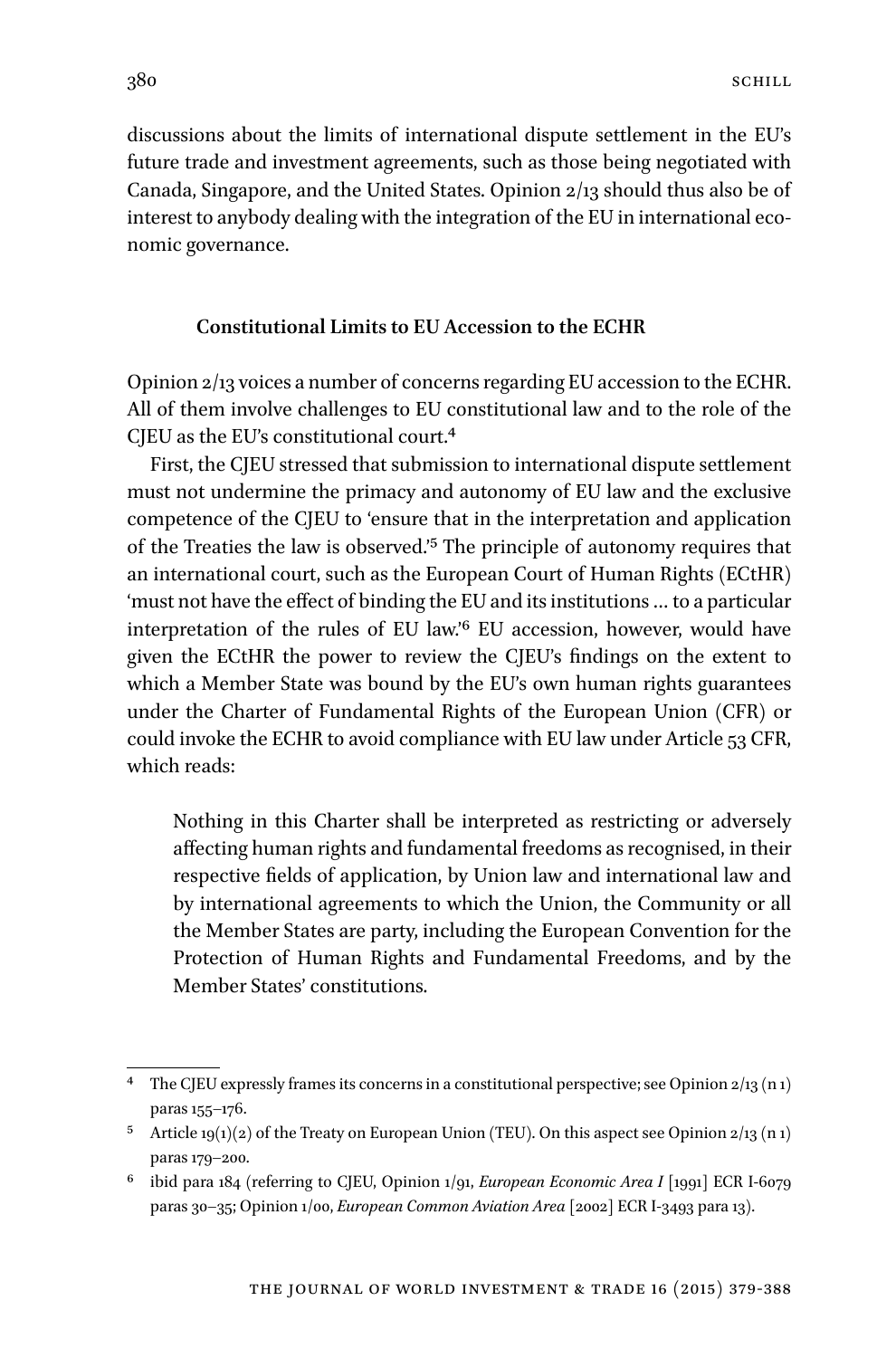Although Article 53 ECHR itself provides that '[n]othing in this Convention shall be construed as limiting or derogating from any of the human rights and fundamental freedoms which may be ensured under the laws of any High Contracting Party or under any other agreement to which it is a party', the CJEU saw an insufficient coordination between the jurisprudence of both courts on how Convention and Charter rights inter-related, potentially giving Strasbourg room to claim the Convention's supremacy over EU law. The lack of coordination would be further aggravated by Protocol No. 16 to the ECHR, which would introduce a preliminary reference proceedings to the ECtHR, potentially undermining the preliminary reference proceeding to the CJEU under Article 267 of the Treaty on the Functioning of the European Union (TFEU). Finally, the CJEU was concerned that Member States' obligations under the ECtHR could require domestic courts in one Member State to review compliance of another Member State with its obligations under the ECHR when implementing EU law; this violated the EU law principle of mutual trust, undermining the CJEU's monopoly to review Member States compliance with EU law.

Second, the CJEU found a violation of Article 344 TFEU7 because the Draft Accession Agreement did not prevent Member States from bringing proceedings against each other for breach of the ECHR when implementing EU law.8 Since the ECHR would become an integral part of EU law upon accession, the CJEU considered that it 'has exclusive jurisdiction in any dispute between the Member States and between those Member States and the EU regarding compliance with the ECHR.'9 Article 33 ECHR, however, would allow the ECtHR to entertain precisely such disputes.

Third, the CJEU found the rules governing the co-respondent mechanism in ECHR proceedings to breach EU constitutional law.10 It criticized that the Draft Accession Agreement gave the ECtHR powers to rule on the respective competences of the EU and its Member States in making determinations on the distribution of responsibility for ECHR violations and reviewing the plausibility of either the EU or its Member States to serve as co-respondents. The CJEU found these powers to contravene its exclusive competence to rule on the distribution of competences within the EU.

8 Opinion  $2/13$  (n 1) paras 215–235.

<sup>7</sup> Article 344 TFEU provides: 'Member States undertake not to submit a dispute concerning the interpretation or application of the Treaties to any method of settlement other than those provided for therein.'

<sup>9</sup> ibid para 204.

<sup>10</sup> ibid paras 215–235.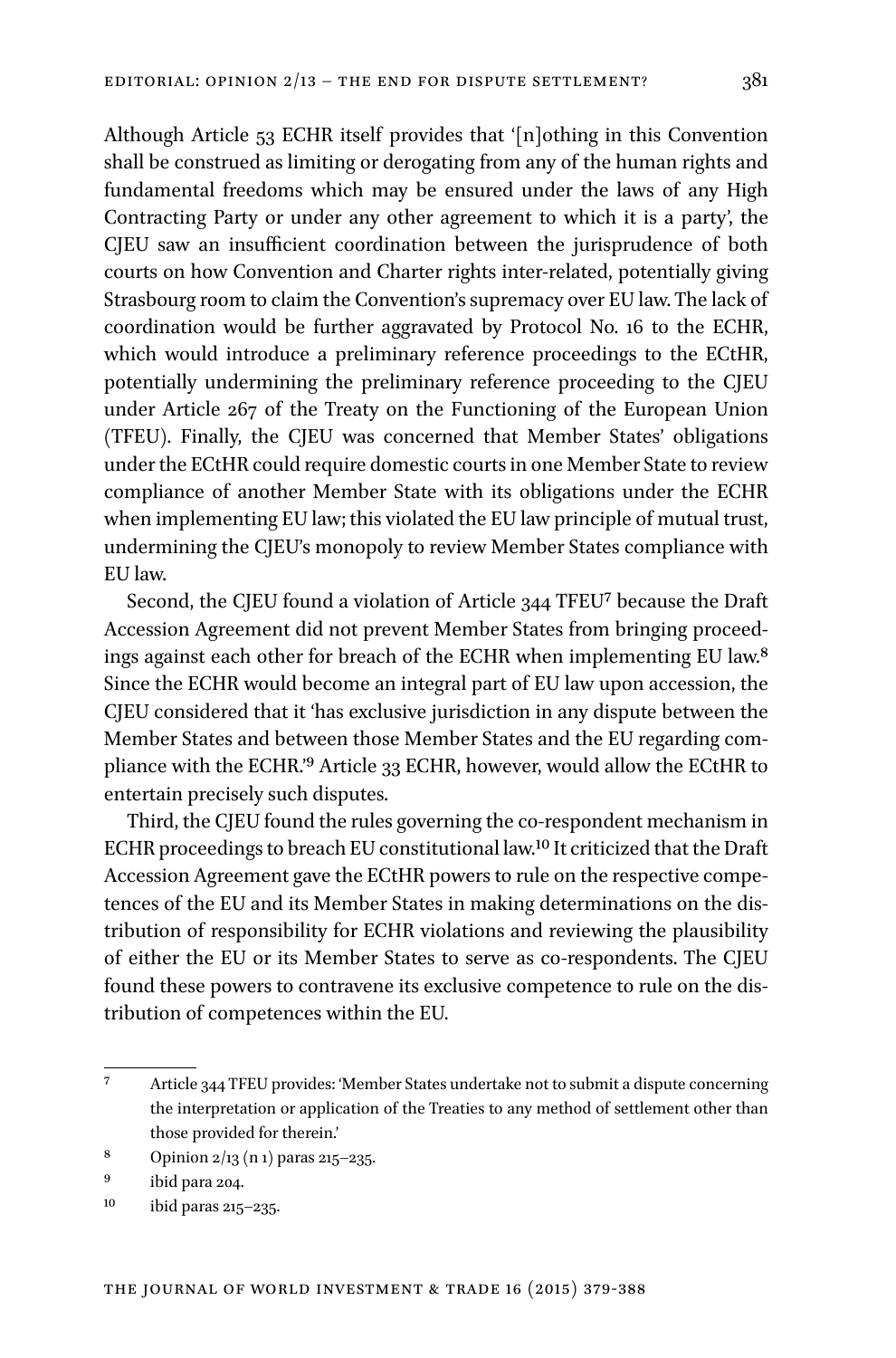Fourth, the CJEU took issue with deficiencies in its own involvement in cases concerning the implementation of EU law prior to the ECtHR's decision.<sup>11</sup> The CJEU criticized that the prior involvement procedure foreseen in the Draft Accession Agreement did not sufficiently ensure that the competent EU institutions could assess whether the CJEU had already ruled on the question at issue and, if necessary, initiate that procedure. Furthermore, the CJEU criticized that the procedure only required its involvement to determine the compatibility of EU law with the ECHR, but excluded its involvement to clarify the interpretation of secondary EU law.

Finally, the CJEU found EU accession to violate EU constitutional law because it would allow the ECtHR to review measures taken as part of the EU's Common Foreign and Security Policy (CFSP), a field where the CJEU only has limited competences. In the words of the CJEU:

Such a situation would effectively entrust the judicial review of those acts, actions or omissions on the part of the EU exclusively to a non-EU body, albeit that any such review would be limited to compliance with the rights guaranteed by the ECHR. The Court has already had occasion to find that jurisdiction to carry out a judicial review of acts, actions or omissions on the part of the EU, including in the light of fundamental rights, cannot be conferred exclusively on an international court which is outside the institutional and judicial framework of the EU.12

All in all, EU accession as structured under the Draft Accession Agreement did not sufficiently protect against Member States' reliance on the ECHR to resist compliance with EU law obligations in intra-EU relations and against interference of the ECtHR with the interpretation of EU law. Both aspects called into question the constitutional structure of the EU and the role of the CJEU's as the EU's constitutional court.

#### **Implications of Opinion 2/13 for Investor-State Dispute Settlement**

With the CJEU's emphasis on the principle of mutual trust between Member States, the primacy of EU law, and the Court's own role in ensuring implementation and application of EU law in relations between EU Member States,

 $11$  ibid paras 236–248.

<sup>12</sup> ibid para 255–256 (referring to CJEU, Opinion 1/09, *European and Community Patents Courts* [2011] ECR I-1137 paras 78, 80 and 89).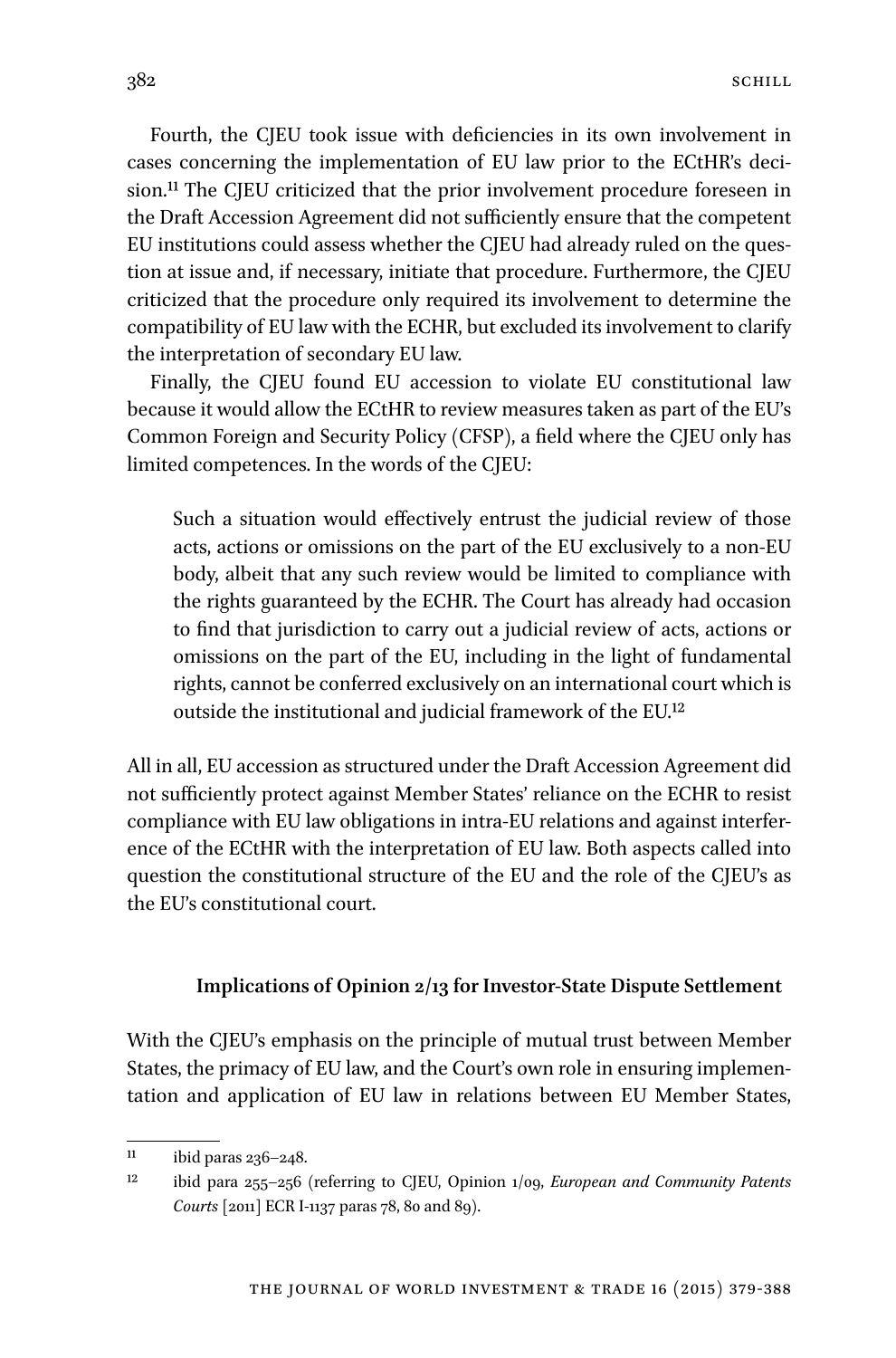Opinion 2/13 contains further ammunition against the continued existence of intra-EU investment treaties. The more interesting question for the EU's common commercial policy, however, is what Opinion 2/13 means for dispute settlement in future EU trade and investment agreements? While Opinion 2/13 does not raise novel aspects for dispute settlement between the EU and the other contracting party ('State-to-State') – they follow models accepted under several other international regimes, including the WTO and the UN Convention on the Law of the Sea<sup>13</sup> – it reinforces concerns about investor-State dispute settlement (ISDS) in the EU's international investment agreements (IIAs) that have been raised in reaction to earlier decisions, most prominently Opinion 1/09 (*European and Community Patents Court*).14

Certainly, the rhetoric of Opinion 2/13 is harsher than that of earlier decisions. In substance, however, Opinion 2/13 adds few, if any, additional constitutional provisos for including dispute settlement mechanisms in EU agreements, be they mixed or EU-only. Instead, it reiterates concerns already expressed in Opinion 1/91 (*Economic Area Agreement I*),15 Opinion 1/00 (*European Common Aviation Area*),16 and Opinion 1/09 (*European and Community Patents Court*),17 and sharpens them. Whether the CJEU will use the same considerations to make ISDS, as we know it, impossible, is difficult to predict. Yet, I see sufficient room for keeping ISDS as part of EU IIAs, as currently included in EU IIA negotiations,

<sup>&</sup>lt;sup>13</sup> Note, however, that the CJEU's safety valve to safeguard the autonomy of EU law vis-à-vis WTO law has been the denial of direct effect of the latter. See Nikos Lavranos, 'The CJEU's Relationship with Other International Courts and Tribunals' in Karsten Hagel-Sørensen et al (eds)*, Europe: The New Legal Realism - Essays in Honour of Hjalte Rasmussen* (Djøf Publ 2010), 393, 395 et seq.

<sup>&</sup>lt;sup>14</sup> Opinion 1/09 (n 12). On the implications of this opinion on ISDS see Markus Burgstaller, 'Investor-State Arbitration in EU International Investment Agreements with Third States' (2012) 39 Legal Iss Econ Integration 207 (2012); Matthew Parish, 'International Courts and the European Legal Order' (2012) 23 EJIL 141; Angelos Dimopoulos, 'The Compatibility of Future EU Investment Agreements with EU Law' (2012) 39 Legal Iss Econ Integration 447; Steffen Hindelang, 'The Autonomy of the European Legal Order: EU Constitutional Limits to Investor-State Arbitration on the Basis of Future Investment-related Agreements' in Marc Bungenberg and Christoph Herrmann (eds), *Common Commercial Policy of the EU after Lisbon* (Springer 2013) 187; Nikos Lavranos, 'Designing an International Investor-to-State Arbitration System After Opinion 1/09' in Bungenberg and Herrmann, ibid, 199; Stephan W Schill, 'Luxembourg Limits: Conditions for Investor-State Dispute Settlement Under Future EU Investment Agreements' (2013) 10(2) TDM.

 $15$  Opinion  $1/g1 (n 6)$ .

 $16$  Opinion  $1/00$  (n 6).

 $17 \quad \text{Option } 1/\text{og (n 12)}.$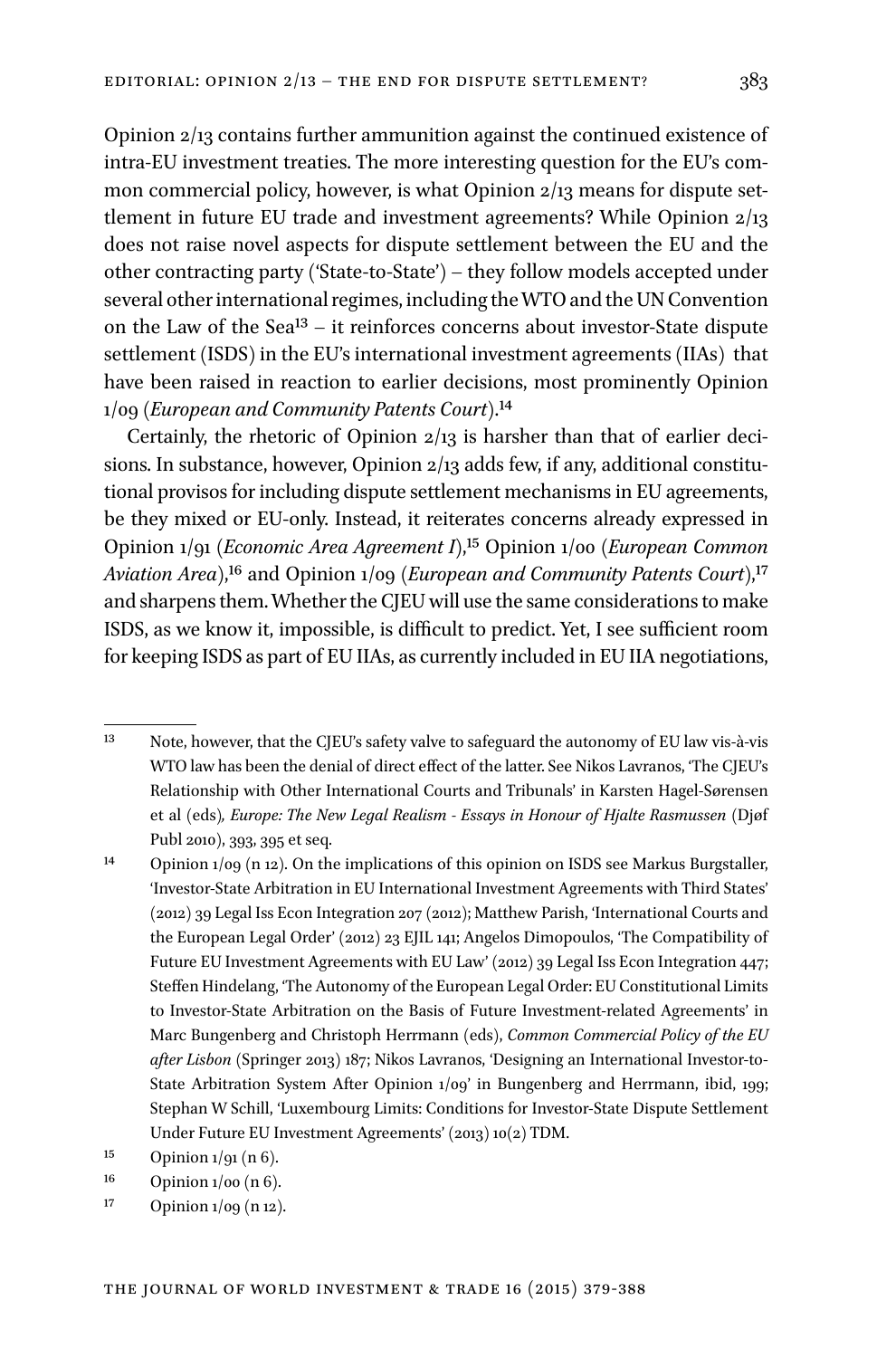even if Opinion 2/13 tightens the CJEU's grip over other international courts and tribunals. Just as none of the earlier CJEU decisions, as I have argued elsewhere,<sup>18</sup> make ISDS under future EU IIAs impossible, it is possible, through careful ISDS design, to meet the CJEU's concern to protect the primacy and autonomy of EU law and its own jurisdiction to apply and interpret EU law.

Two provisos that figured in Opinion 2/13 are relatively easy to handle in relation to ISDS. First, Article 344 TFEU should not cause further concern as it only applies to disputes between EU Member States, not to disputes between a private investor and a contracting party.19 Second, any dispute settlement mechanism under an EU IIA would need to make sure that the decision-making body does not, directly or indirectly, review the distribution of competences between the EU and Member States, for example by making determinations as to the proper respondent or the distribution of responsibility. Both these issues are addressed on an EU-internal level by the so-called Financial Responsibility Regulation<sup>20</sup>; they need to be complemented through appropriate rules in mixed EU IIAs that preclude the ISDS mechanism to decide on the distribution of competences.21

#### **Separating International Investment Law and EU Law**

The more difficult issues concern the CJEU's first, fourth, and fifth objection in Opinion 2/13. To respond to concern No. 1, it is imperative to limit the jurisdiction of an ISDS mechanism to claims for breach of the applicable EU IIA, excluding breaches of EU law, whether by the EU or its Member States. Furthermore, it is necessary to prevent the ISDS mechanism from indirectly 'binding the EU and its institutions … to a particular interpretation of … EU law,' as the CJEU states.<sup>22</sup> Two issues require consideration here: First, a

<sup>18</sup> Schill (n 14) 11–16.

<sup>19</sup> Article 344 TFEU would, however, prevent state-to-state dispute settlement between Member States about the scope of EU law under an investment agreement to which both the EU and Member States are parties.

<sup>20</sup> Regulation (EU) No 912/2014 of the European Parliament and of the Council of 23 July 2014 establishing a framework for managing financial responsibility linked to investor-tostate dispute settlement tribunals established by international agreements to which the European Union is party, OJ L 257, 121 (28 August 2014).

<sup>&</sup>lt;sup>21</sup> An example is contained in the Statement submitted by the European Communities to the Secretariat of the Energy Charter pursuant to Article 26(3)(b)(ii) of the Energy Charter Treaty, OJ L 69, 115 (9 March 1998).

 $2^2$  Opinion  $2/13$  (n 1) para 184.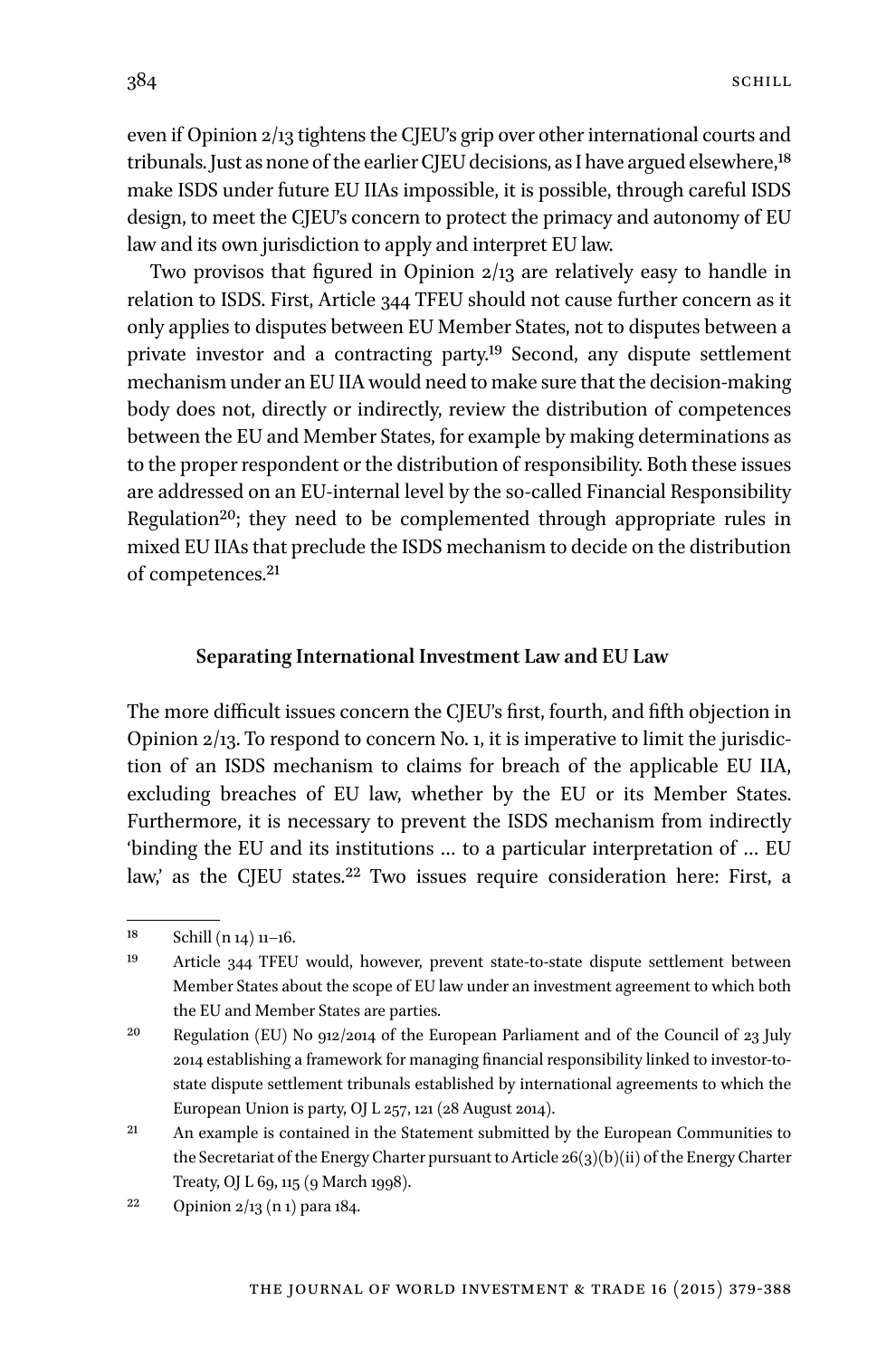particular interpretation of EU law could be necessary in light of the ISDS mechanism's interpretation of investment treaty standards if the same, or essentially the same, standards also exist as norms of EU law and require identical interpretation. In the presence of such multi-sourced equivalent norms the interpretation by the ISDS mechanism could *de facto* bind the CJEU to a specific interpretation of EU law. Yet, unlike in the human rights context where Convention rights and Charter rights are equivalent and linked through Article 53 ECHR and Article 53 FRC, EU IIA standards and EU law are two entirely independent bodies of law.23

Second, EU institutions could be bound to a specific interpretation of EU law, if EU IIAs were integrated into EU law. Yet, at least with the Canada-EU Comprehensive Economic and Trade Agreement (CETA),<sup>24</sup> this is not the case. Pursuant to Chapter 33 Article 14.15 of CETA:

Nothing in this Agreement shall be construed as conferring rights or imposing obligations on persons other than those created between the Parties under public international law, nor as permitting this Agreement to be directly involved in the domestic legal systems of the Parties. No Party may provide a right of action under its domestic law against the other Party on the ground that a measure of the other Party is inconsistent with this Agreement.

This provision excludes CETA from being integrated into EU law and thus becoming binding within the EU legal order on EU institutions. Moreover, it bears noting that the remedies an ISDS mechanism imposes are often limited to compensation and damages; specific performance, by contrast, is rare, and under recent EU IIAs even excluded.25 Similar to the situation regarding WTO law, this permits to apply EU law internally at the expense of paying damages if contrary to an EU IIA. Only where the legality of a monetary payment is at issue, for example the repayment of a subsidy granted contrary to EU law, is the payment of damages economically equivalent to specific performance. Yet, whether this narrow case constitutes an infringement of the primacy of EU law

<sup>&</sup>lt;sup>23</sup> EU law, for example, does not contain provisions on direct and indirect expropriation or the concept of fair and equitable treatment. Likewise, the national treatment standards or capital transfer provisions in investment treaties and EU law are not linked, but can be interpreted and applied independently from each other.

<sup>&</sup>lt;sup>24</sup> The text of CETA is available at [<http://trade.ec.europa.eu/doclib/html/152806.htm>](http://trade.ec.europa.eu/doclib/html/152806.htm) accessed 1 April 2015.

<sup>&</sup>lt;sup>25</sup> See CETA art  $X,36(1)$ .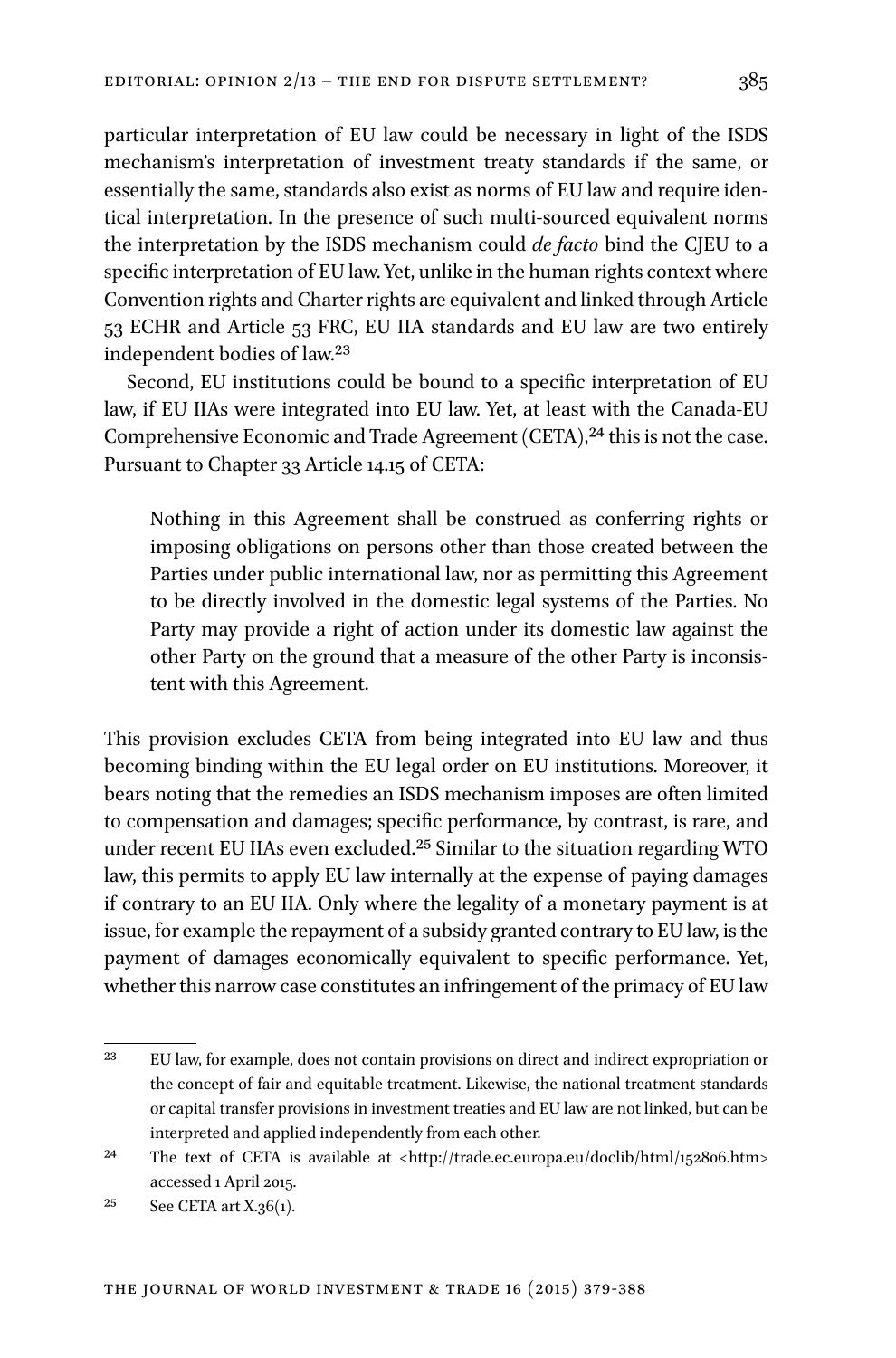and the exclusive jurisdiction of the CJEU is still unresolved.26 I doubt that this is the case though, not least because Member State law may grant, in certain circumstances, monetary compensation in case the implementation of EU law infringes rights protected under domestic constitutional law.27

#### **Need for Prior Involvement of the CJEU?**

The fourth issue in Opinion 2/13 involves the CJEU's demand for prior involvement in the interpretation of EU law as a preliminary, or incidental, question. If the CJEU's exclusive jurisdiction requires that an ISDS mechanism could not decide such questions without submitting them to the CJEU first under a preliminary reference procedure, the EU's participation in ISDS would become difficult. After all, were the CJEU to demand such a prerogative for itself, it would also need to be granted to the constitutional or supreme courts of the EU's co-contracting parties. This would reintroduce domestic courts into ISDS, a result that IIAs usually want to avoid.

Politically, such a re-introduction of certain domestic remedies may even be welcomed. After all, if introducing a preliminary ruling procedure was necessary, granting the same privilege to the highest courts of the EU's treaty partners may be a way to strengthen the position of those courts in their respective domestic legal systems. Furthermore, if the problem with prior recourse to domestic courts lies principally with the lower courts, a preliminary reference system could forge a coalition between the ISDS mechanism and the highest courts of the respective host State in controlling government conduct. This could combine an effective implementation of investment treaty disciplines with protecting the ability of the host country's court system to interpret its domestic law.

There are, however, also counterarguments as to whether a preliminary reference procedure for incidental questions of EU law is necessary from the perspective of EU constitutional law. After all, it is questionable whether an ISDS

<sup>26</sup> This question is at stake regarding the enforcement of the award in *Ioan Micula, Viorel Micula, SC European Food SA, SC Starmill SRL and SC Multipack SRL v Romania*, ICSID Case No ARB/05/20, Final Award (11 December 2013). Yet, the case arose under an intra-EU investment treaty, which raises somewhat different issues concerning the relation between international investment law to EU law. See further Christian Tietje and Clemens Wachernagel, 'Enforcement of Intra-EU ICSID Awards: Multilevel Governance, Investment Tribunals and the Lost Opportunity of the *Micula* Arbitration' (2015) 16 JWIT 205.

<sup>27</sup> See German Constitutional Court, Case No 2 BvR 2661/06, *Honeywell*, Order (6 July 2010) paras 66, 84–86 <[http://www.bundesverfassungsgericht.de/SharedDocs/Entscheidungen/](http://www.bundesverfassungsgericht.de/SharedDocs/Entscheidungen/EN/2010/07/rs20100706_2bvr266106en.html) [EN/2010/07/rs20100706\\_2bvr266106en.html>](http://www.bundesverfassungsgericht.de/SharedDocs/Entscheidungen/EN/2010/07/rs20100706_2bvr266106en.html) accessed 1 April 2015.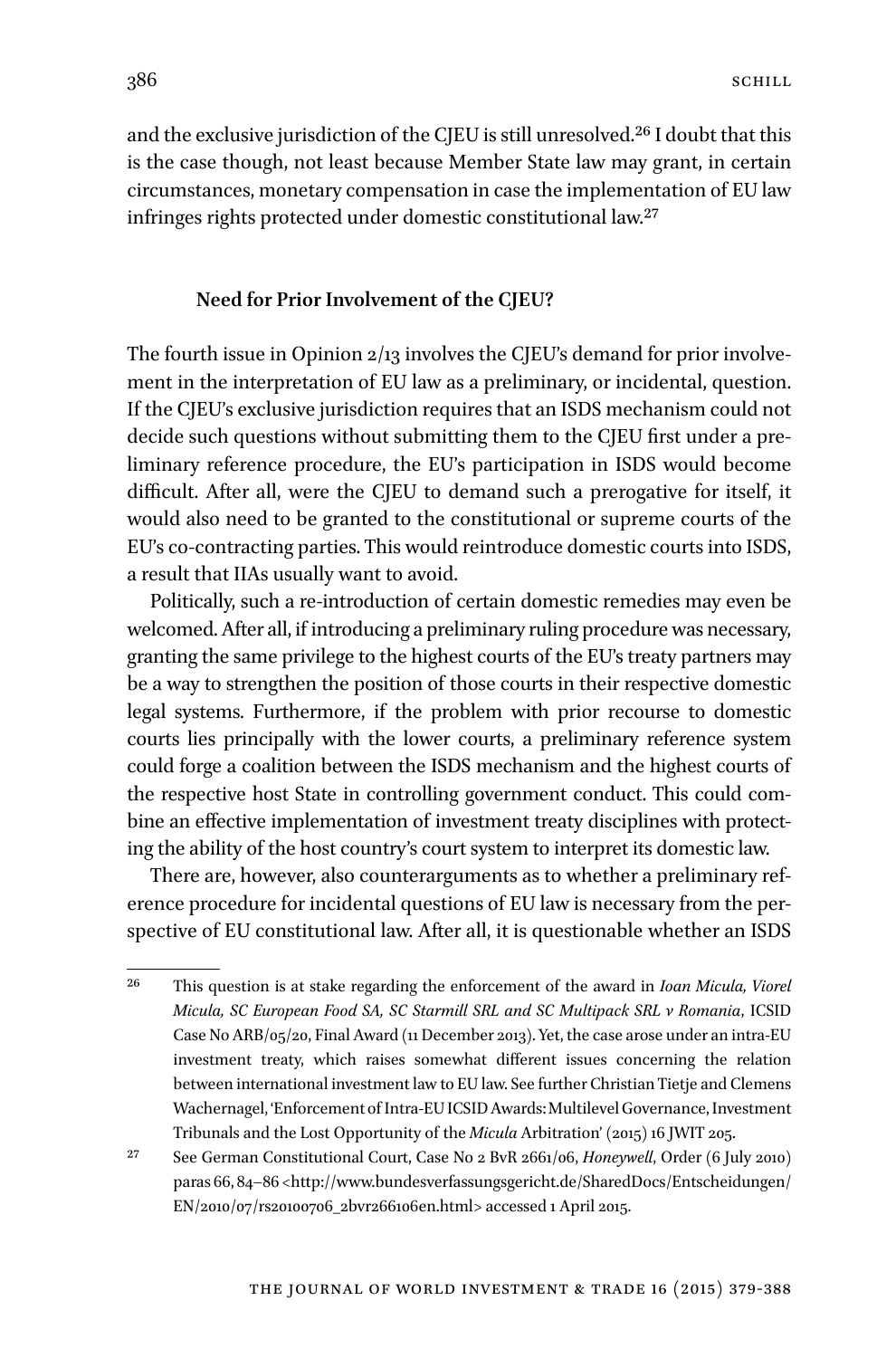mechanism would ever need to interpret EU law or determine the conformity of a norm of EU law with the applicable EU IIA. Instead, the ISDS mechanism would principally assess whether a concrete measure, by the EU or a Member State, that affected the claimant-investor was contrary, or not, to the applicable IIA, independently of whether that measures was mandated by EU law, in conformity with EU law, or in breach of it. Compliance or non-compliance with EU law, in other words, is irrelevant for determining whether a concrete measure was in conformity with an investment treaty provision, even if the measure in question had some EU law background. Only the distribution of responsibility between a Member State and the EU depends on the interpretation of EU law. This matter, however, would be left to the EU courts to decide. From the perspective of EU constitutional law it therefore seems possible to

## **Judicial Review in Common Foreign and Security Policy**

establish an ISDS mechanism without the CJEU's prior involvement.

Finally, there is concern No. 5: the conferral of powers of judicial review in an area where the CJEU only has limited jurisdiction, namely CFSP matters. Such matters could also come under the scrutiny of an ISDS mechanism if foreign investors are affected. If the sweeping claim in Opinion 2/13 that 'jurisdiction to carry out a judicial review of acts, actions or omissions on the part of the EU … cannot be conferred exclusively on an international court which is outside the institutional and judicial framework of the EU'28 is taken at face value, ISDS under EU IIAs in CFSP matters would indeed be difficult to sustain. Whether this statement can, however, be transposed to ISDS is questionable. After all, the CJEU here relied on Opinion 1/09, which dealt with the prospective Patents Court that would have had very distinctive features from ISDS. This court would have applied EU law routinely and bypassed the otherwise competent domestic courts. An ISDS mechanism, by contrast, would need to be excluded from applying EU law anyways. Moreover, the application of domestic and EU law by domestic courts would not be prevented despite the introduction of an ISDS mechanism. Finally, ISDS, as provided for under CETA, for example, would be limited to applying treaty standards that domestic courts would not have been able to apply in the first place because the agreement lacks direct effect.29

<sup>28</sup> Opinion  $2/13$  (n 1) para 256.

<sup>&</sup>lt;sup>29</sup> CETA, ch 33 art 14.15 (quoted supra following text after n 24).